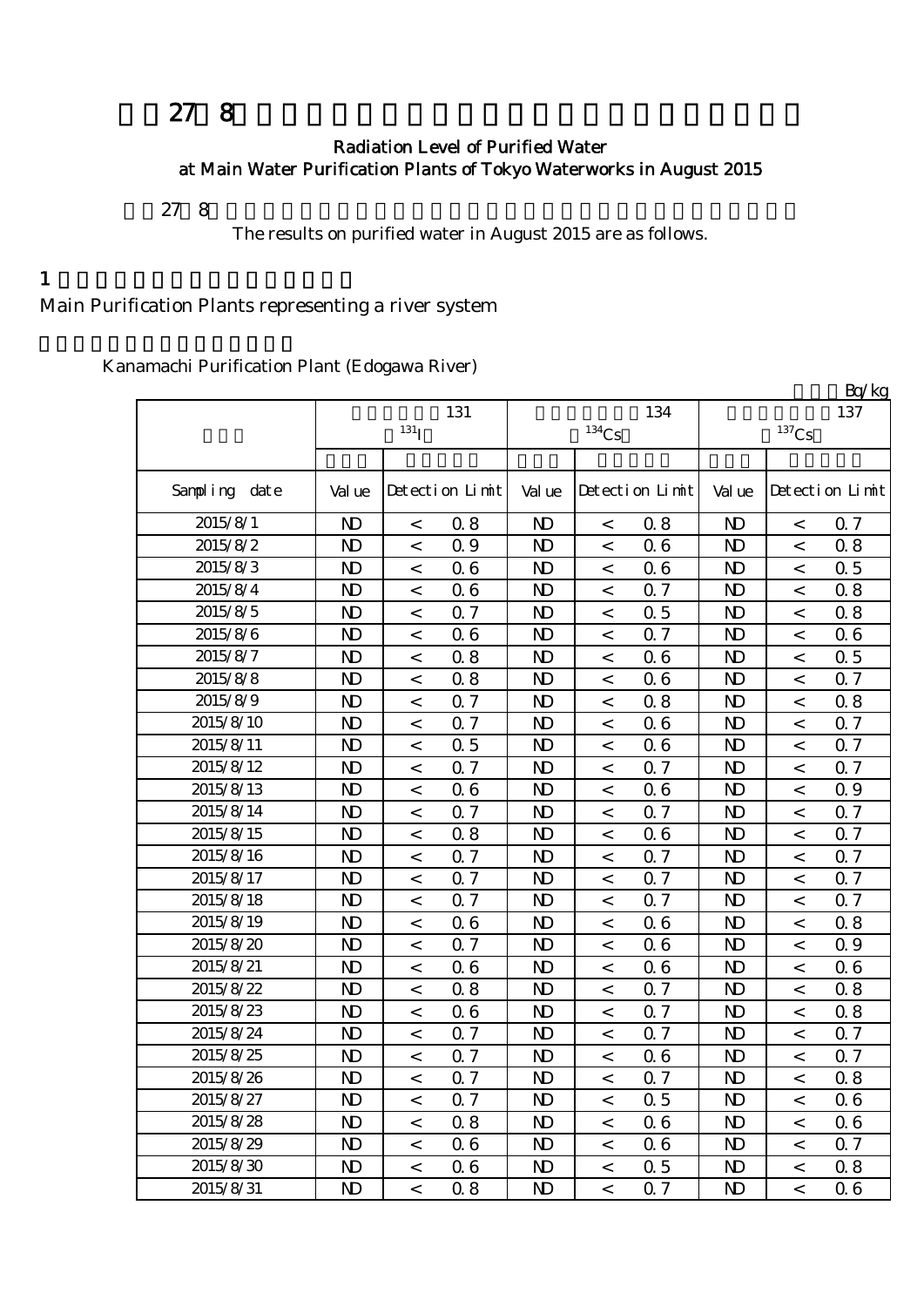| Asaka Purification Plant (Arakawa River) |  |
|------------------------------------------|--|
|                                          |  |

|               | 131<br>131 <sub>T</sub> |                          |                 |                | $^{134}\mathrm{Cs}$ | 134             | $\mathbf{D}$ $\mathbf{U}$ $\mathbf{K}$ $\mathbf{E}$<br>137<br>$^{137}\mathrm{Cs}$ |                |                 |  |
|---------------|-------------------------|--------------------------|-----------------|----------------|---------------------|-----------------|-----------------------------------------------------------------------------------|----------------|-----------------|--|
| Sampling date | Val ue                  |                          | Detection Limit | Val ue         |                     | Detection Limit | Val ue                                                                            |                | Detection Limit |  |
| 2015/8/1      | $\mathbf{N}$            | $\,<\,$                  | 0.7             | N <sub>D</sub> | $\lt$               | 0.7             | N <sub>D</sub>                                                                    | $\,<$          | 0.7             |  |
| 2015/8/2      | N <sub>D</sub>          | $\,<\,$                  | 0.7             | N <sub>D</sub> | $\,<\,$             | 0.5             | N)                                                                                | $\,<$          | 0.7             |  |
| 2015/8/3      | $\mathbf{D}$            | $\,<\,$                  | 06              | N <sub>D</sub> | $\,<\,$             | 06              | N <sub>D</sub>                                                                    | $\,<$          | 0.7             |  |
| 2015/8/4      | $\mathbf{D}$            | $\,<\,$                  | 0.7             | N <sub>D</sub> | $\,<\,$             | 06              | $\mathbf{D}$                                                                      | $\,<\,$        | 0.8             |  |
| 2015/8/5      | $\mathbf{D}$            | $\,<\,$                  | 0.8             | N <sub>D</sub> | $\,<\,$             | 06              | N <sub>D</sub>                                                                    | $\,<$          | Q 9             |  |
| 2015/8/6      | $\mathbf{D}$            | $\,<\,$                  | 0.7             | N <sub>D</sub> | $\,<\,$             | Q 7             | $\mathbf{D}$                                                                      | $\,<$          | 0.8             |  |
| 2015/8/7      | $\mathbf{D}$            | $\,<\,$                  | 06              | N <sub>D</sub> | $\,<\,$             | 06              | $\mathbf{N}$                                                                      | $\,<$          | 0.6             |  |
| 2015/8/8      | $\mathbf{D}$            | $\,<$                    | 0.8             | N <sub>D</sub> | $\,<\,$             | 0.5             | $\mathbf{D}$                                                                      | $\,<$          | 0.6             |  |
| 2015/8/9      | $\mathbf{D}$            | $\,<\,$                  | 0.8             | N <sub>D</sub> | $\,<\,$             | Q 7             | $\mathbf{D}$                                                                      | $\,<$          | 0.8             |  |
| 2015/8/10     | $\mathbf{D}$            | $\,<\,$                  | 06              | N <sub>D</sub> | $\,<$               | 0.5             | N <sub>D</sub>                                                                    | $\,<$          | 0.7             |  |
| 2015/8/11     | $\mathbf{D}$            | $\,<\,$                  | 06              | N <sub>D</sub> | $\,<\,$             | 06              | N <sub>D</sub>                                                                    | $\,<\,$        | 0.7             |  |
| 2015/8/12     | $\mathbf{D}$            | $\,<\,$                  | 0.8             | N <sub>D</sub> | $\,<$               | 06              | $\mathbf{N}$                                                                      | $\overline{a}$ | 0.5             |  |
| 2015/8/13     | $\mathbf{D}$            | $\overline{\phantom{0}}$ | 06              | N <sub>D</sub> | $\,<$               | 06              | N <sub>D</sub>                                                                    | $\overline{a}$ | 0.7             |  |
| 2015/8/14     | $\mathbf{D}$            | $\overline{\phantom{a}}$ | 06              | $\mathbf{D}$   | $\,<\,$             | Q 7             | $\mathbf{N}$                                                                      | $\,<$          | 0.7             |  |
| 2015/8/15     | $\mathbf{D}$            | $\,<\,$                  | 0.8             | N <sub>D</sub> | $\,<\,$             | Q 7             | $\mathbf{N}$                                                                      | $\,<\,$        | 0.6             |  |
| 2015/8/16     | N <sub>D</sub>          | $\,<\,$                  | 0.8             | N <sub>D</sub> | $\,<\,$             | 0.5             | N <sub>D</sub>                                                                    | $\,<\,$        | 0.7             |  |
| 2015/8/17     | N <sub>D</sub>          | $\,<\,$                  | 0.7             | $\mathbf{D}$   | $\,<$               | 0.5             | N <sub>D</sub>                                                                    | $\,<\,$        | 0.6             |  |
| 2015/8/18     | $\mathbf{D}$            | $\,<$                    | 06              | N <sub>D</sub> | $\,<$               | 06              | N <sub>D</sub>                                                                    | $\,<$          | 0.8             |  |
| 2015/8/19     | $\mathbf{D}$            | $\,<\,$                  | 06              | $\mathbf{D}$   | $\,<$               | 06              | $\mathbf{D}$                                                                      | $\,<\,$        | 0.7             |  |
| 2015/8/20     | $\mathbf{D}$            | $\,<\,$                  | 0.7             | N <sub>D</sub> | $\,<\,$             | 06              | N <sub>D</sub>                                                                    | $\,<$          | 0.7             |  |
| 2015/8/21     | $\mathbf{D}$            | $\,<\,$                  | 06              | N <sub>D</sub> | $\,<\,$             | Q 7             | N <sub>D</sub>                                                                    | $\,<$          | 0.8             |  |
| 2015/8/22     | $\mathbf{D}$            | $\,<\,$                  | 06              | N <sub>D</sub> | $\,<$               | 06              | $\mathbf{D}$                                                                      | $\,<$          | 0.6             |  |
| 2015/8/23     | $\mathbf{D}$            | $\,<\,$                  | 0.7             | N <sub>D</sub> | $\,<\,$             | 06              | $\mathbf{D}$                                                                      | $\,<$          | 0.8             |  |
| 2015/8/24     | $\mathbf{D}$            | $\,<\,$                  | 06              | N <sub>D</sub> | $\,<\,$             | 06              | $\mathbf{D}$                                                                      | $\,<$          | 0.6             |  |
| 2015/8/25     | $\mathbf{D}$            | $\,<\,$                  | 0.7             | $\mathbf{D}$   | $\,<\,$             | 0.7             | $\mathbf{D}$                                                                      | $\,<\,$        | 0.6             |  |
| 2015/8/26     | N <sub>D</sub>          | $\,<\,$                  | 0.7             | N <sub>D</sub> | $\,<\,$             | 0.7             | $\mathbf{D}$                                                                      | $\,<\,$        | 0.8             |  |
| 2015/8/27     | $\mathbf{D}$            | $\lt$                    | 06              | $\mathbf{D}$   | $\,<\,$             | 06              | $\mathbf{D}$                                                                      | $\prec$        | 0.7             |  |
| 2015/8/28     | $\mathbf{D}$            | $\,<\,$                  | 06              | $\mathbf{D}$   | $\,<\,$             | 06              | $\mathbf{D}$                                                                      | $\,<$          | 0.7             |  |
| 2015/8/29     | $\mathbf{D}$            | $\,<$                    | 0.8             | N <sub>D</sub> | $\,<$               | 06              | $\mathbf{D}$                                                                      | $\,<$          | 0.7             |  |
| 2015/8/30     | $\mathbf{D}$            | $\,<$                    | 0.7             | N <sub>D</sub> | $\,<\,$             | 06              | N <sub>D</sub>                                                                    | $\,<$          | 0.7             |  |
| 2015/8/31     | $\mathbf{D}$            | $\,<$                    | 06              | $\mathbf{D}$   | $\,<$               | 0.7             | N <sub>D</sub>                                                                    | $\,<$          | 0.8             |  |

 $Rq/kq$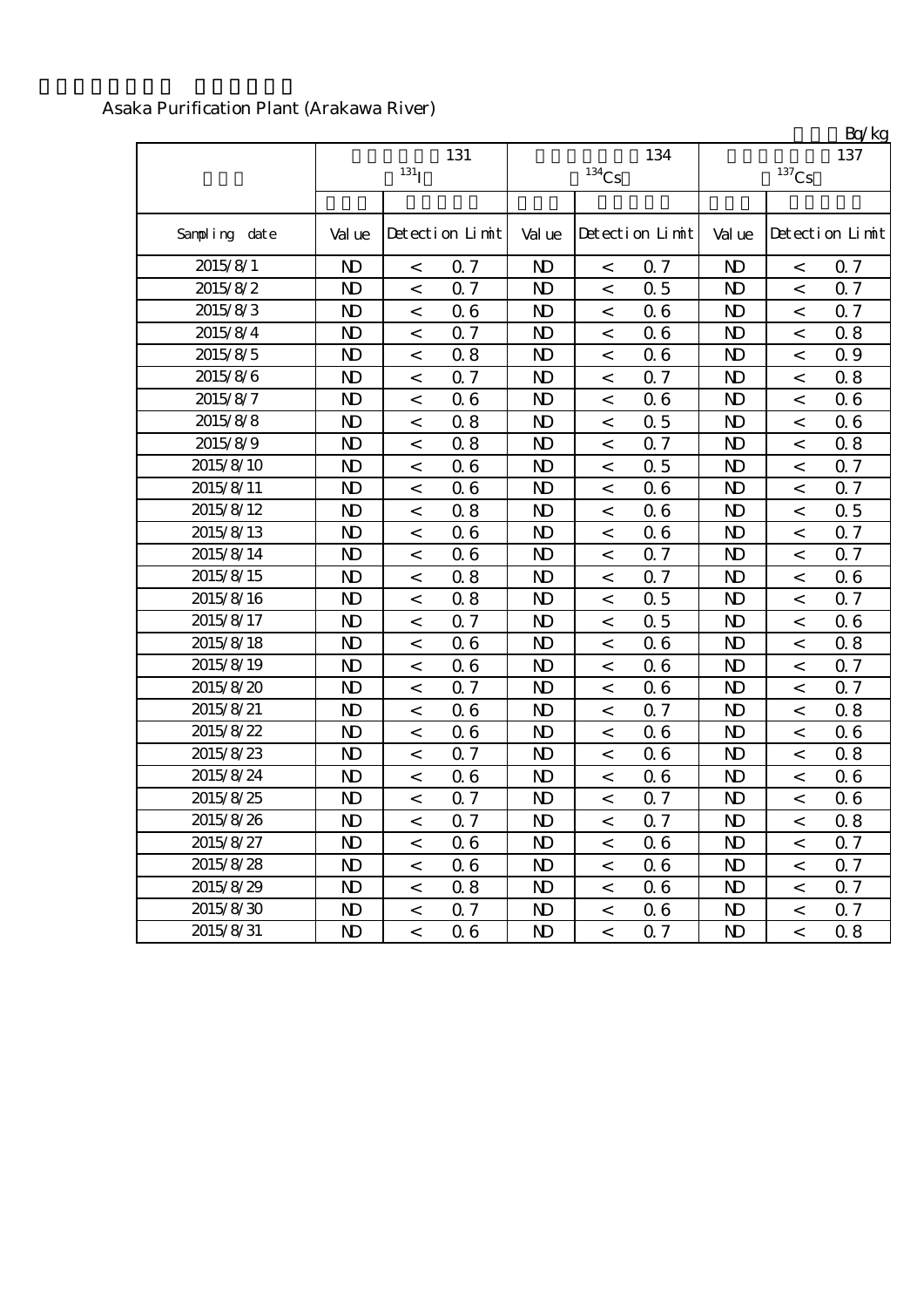|               |                |                          |                 |                |                     |                 |                |                          | Bq/kg           |
|---------------|----------------|--------------------------|-----------------|----------------|---------------------|-----------------|----------------|--------------------------|-----------------|
|               |                |                          | 131             |                |                     | 134             |                |                          | 137             |
|               |                | 131 <sub>I</sub>         |                 |                | $^{134}\mathrm{Cs}$ |                 |                | $^{137}\mathrm{Cs}$      |                 |
|               |                |                          |                 |                |                     |                 |                |                          |                 |
| Sampling date | Val ue         |                          | Detection Limit | Val ue         |                     | Detection Limit | Val ue         |                          | Detection Limit |
| 2015/8/1      | N <sub>D</sub> | $\overline{\phantom{0}}$ | 0.9             | $\mathbf{D}$   | $\lt$               | 0.7             | N <sub>D</sub> | $\lt$                    | 0.7             |
| 2015/8/2      | N <sub>D</sub> | $\,<\,$                  | 0.8             | $\mathbf{D}$   | $\,<$               | 0.8             | N <sub>D</sub> | $\,<$                    | 0.7             |
| 2015/8/3      | N <sub>D</sub> | $\,<$                    | 06              | $\mathbf{D}$   | $\,<$               | 06              | $\mathbf{D}$   | $\,<\,$                  | 0.7             |
| 2015/8/4      | N <sub>D</sub> | $\,<\,$                  | 0.5             | N <sub>D</sub> | $\,<\,$             | 06              | N <sub>D</sub> | $\,<$                    | 0.7             |
| 2015/8/5      | N <sub>D</sub> | $\,<$                    | 0.8             | N <sub>D</sub> | $\,<$               | 06              | N <sub>D</sub> | $\,<$                    | 0.8             |
| 2015/8/6      | N <sub>D</sub> | $\,<\,$                  | 0.5             | N <sub>D</sub> | $\,<\,$             | 0.7             | N <sub>D</sub> | $\,<\,$                  | 0.6             |
| 2015/8/7      | N <sub>D</sub> | $\,<$                    | 0.7             | $\mathbf{D}$   | $\,<$               | 0.7             | N <sub>D</sub> | $\,<$                    | 0.5             |
| 2015/8/8      | N <sub>D</sub> | $\,<\,$                  | 0.7             | $\mathbf{D}$   | $\,<$               | 0.8             | $\mathbf{D}$   | $\,<$                    | 0.8             |
| 2015/8/9      | N <sub>D</sub> | $\lt$                    | 0.8             | N <sub>D</sub> | $\lt$               | 0.7             | N <sub>D</sub> | $\prec$                  | 0.7             |
| 2015/8/10     | N <sub>D</sub> | $\,<\,$                  | 06              | N <sub>D</sub> | $\,<$               | 06              | N <sub>D</sub> | $\,<$                    | 0.7             |
| 2015/8/11     | N <sub>D</sub> | $\,<\,$                  | 0.7             | $\mathbf{D}$   | $\,<\,$             | 0.7             | N <sub>D</sub> | $\,<\,$                  | 0.7             |
| 2015/8/12     | N <sub>D</sub> | $\,<$                    | 0.7             | $\mathbf{D}$   | $\,<$               | 06              | N <sub>D</sub> | $\,<$                    | 0.8             |
| 2015/8/13     | N <sub>D</sub> | $\,<$                    | 06              | $\mathbf{D}$   | $\,<$               | 06              | N <sub>D</sub> | $\,<\,$                  | 0.6             |
| 2015/8/14     | N <sub>D</sub> | $\lt$                    | 0.7             | $\mathbf{D}$   | $\,<$               | 0.7             | N <sub>D</sub> | $\overline{\phantom{a}}$ | 0.7             |
| 2015/8/15     | N <sub>D</sub> | $\,<\,$                  | 0.8             | $\mathbf{D}$   | $\,<\,$             | 06              | N <sub>D</sub> | $\,<\,$                  | 0.7             |
| 2015/8/16     | N <sub>D</sub> | $\,<\,$                  | 0.8             | $\mathbf{D}$   | $\,<\,$             | 0.7             | $\mathbf{D}$   | $\,<\,$                  | 0.7             |
| 2015/8/17     | N <sub>D</sub> | $\,<\,$                  | 0.7             | N <sub>D</sub> | $\,<\,$             | 06              | N <sub>D</sub> | $\,<\,$                  | 0.8             |
| 2015/8/18     | N <sub>D</sub> | $\,<$                    | 06              | N <sub>D</sub> | $\,<$               | 06              | N <sub>D</sub> | $\,<$                    | 06              |
| 2015/8/19     | N <sub>D</sub> | $\,<\,$                  | 06              | $\mathbf{D}$   | $\,<\,$             | 0.7             | N <sub>D</sub> | $\,<\,$                  | 0.7             |
| 2015/8/20     | N <sub>D</sub> | $\,<$                    | 06              | $\mathbf{D}$   | $\,<$               | 06              | N <sub>D</sub> | $\,<$                    | 0.8             |
| 2015/8/21     | N <sub>D</sub> | $\,<\,$                  | 0.7             | N <sub>D</sub> | $\,<$               | 06              | $\mathbf{D}$   | $\,<\,$                  | 0.7             |
| 2015/8/22     | N <sub>D</sub> | $\prec$                  | 0.8             | N <sub>D</sub> | $\lt$               | 06              | N <sub>D</sub> | $\prec$                  | 0.8             |
| 2015/8/23     | N <sub>D</sub> | $\,<\,$                  | 0.7             | N <sub>D</sub> | $\,<$               | 06              | N <sub>D</sub> | $\,<$                    | 0.6             |
| 2015/8/24     | N <sub>D</sub> | $\,<$                    | 0.7             | $\mathbf{D}$   | $\,<$               | 0.7             | $\mathbf{D}$   | $\,<\,$                  | 06              |
| 2015/8/25     | N <sub>D</sub> | $\,<$                    | 0.7             | N <sub>D</sub> | $\,<\,$             | 0.7             | N <sub>D</sub> | $\,<$                    | 0.6             |
| 2015/8/26     | N)             | $\,<$                    | 06              | N)             | $\,<\,$             | 06              | N <sub>D</sub> | $\,<\,$                  | 0.7             |
| 2015/8/27     | N <sub>D</sub> | $\,<\,$                  | 0.7             | N <sub>D</sub> | $\,<$               | 0.7             | $\mathbf{D}$   | $\,<\,$                  | 0.6             |
| 2015/8/28     | $\mathbf{D}$   | $\,<$                    | 0.7             | N <sub>D</sub> | $\,<$               | 06              | N <sub>D</sub> | $\,<\,$                  | 0.8             |
| 2015/8/29     | $\mathbf{D}$   | $\,<$                    | 0.8             | $\mathbf{D}$   | $\,<\,$             | 0.7             | N <sub>D</sub> | $\,<$                    | 0.6             |
| 2015/8/30     | $\mathbf{D}$   | $\,<$                    | 0.7             | $\mathbf{D}$   | $\,<$               | 0.7             | N <sub>D</sub> | $\,<\,$                  | 0.8             |
| 2015/8/31     | $\mathbf{D}$   | $\,<\,$                  | 0.7             | $\mathbf{D}$   | $\,<$               | 0.7             | N <sub>D</sub> | $\,<\,$                  | 06              |

## Ozaku Purification Plant (Tamagawa River)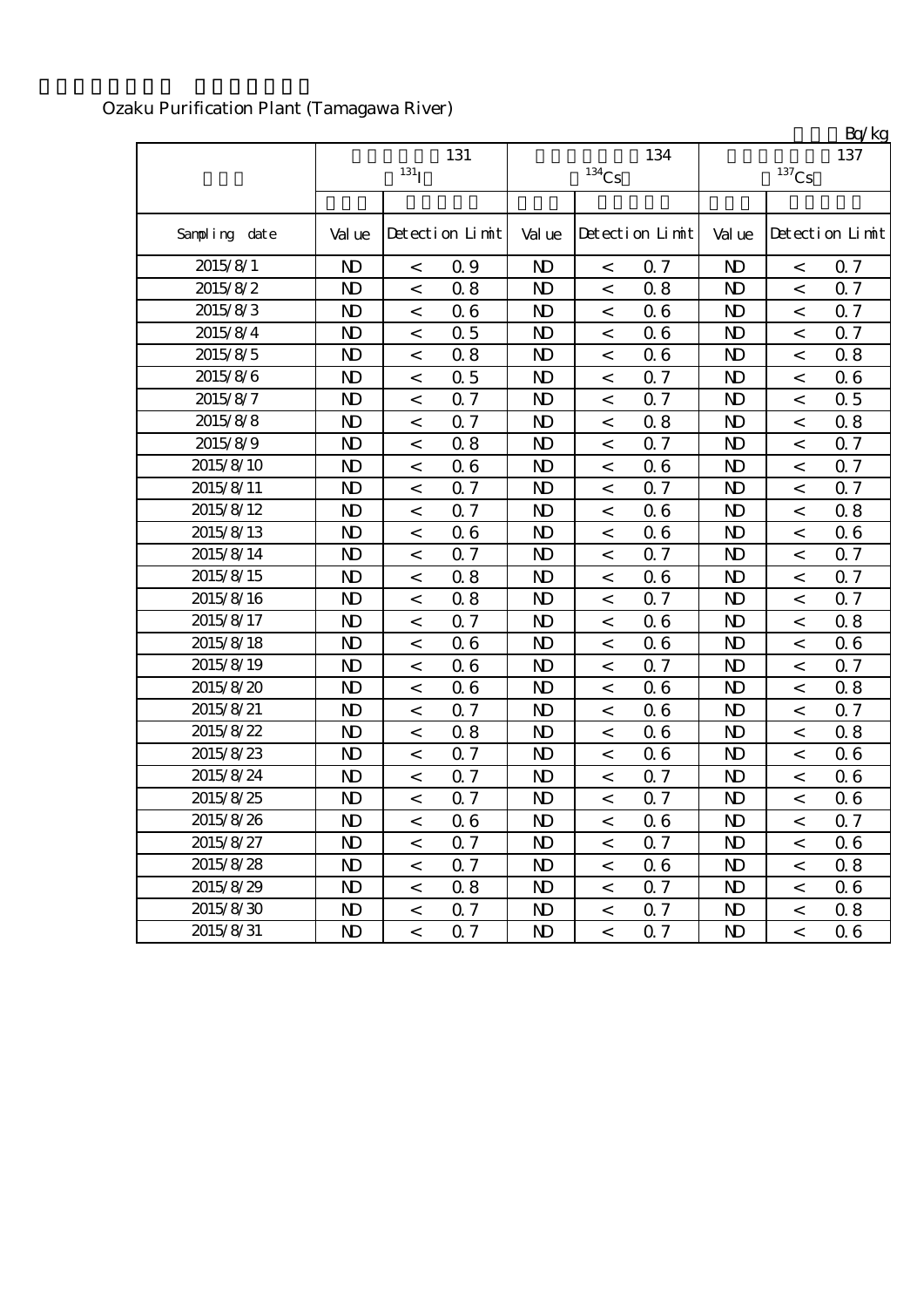|               |                |                    |                 |                |                          |                 |                |                     | Bq/kg           |
|---------------|----------------|--------------------|-----------------|----------------|--------------------------|-----------------|----------------|---------------------|-----------------|
|               |                |                    | 131             |                |                          | 134             |                |                     | 137             |
|               |                | $131$ <sup>T</sup> |                 |                | $134$ Cs                 |                 |                | $^{137}\mathrm{Cs}$ |                 |
|               |                |                    |                 |                |                          |                 |                |                     |                 |
| Sampling date | Val ue         |                    | Detection Limit | Val ue         |                          | Detection Limit | Val ue         |                     | Detection Limit |
| 2015/8/1      | $\mathbf{D}$   | $\,<$              | 06              | N <sub>D</sub> | $\,<$                    | 06              | $\mathbf{D}$   | $\,<$               | 0.7             |
| 2015/8/2      | $\mathbf{D}$   | $\,<$              | 06              | $\mathbf{D}$   | $\,<$                    | 0.8             | $\mathbf{D}$   | $\lt$               | 0.6             |
| 2015/8/3      | N <sub>D</sub> | $\,<$              | 0.7             | N <sub>D</sub> | $\,<$                    | 06              | $\mathbf{D}$   | $\,<$               | 0.6             |
| 2015/8/4      | $\mathbf{D}$   | $\,<$              | Q 7             | N <sub>D</sub> | $\,<$                    | 0.7             | N <sub>D</sub> | $\,<$               | 0.8             |
| 2015/8/5      | $\mathbf{D}$   | $\,<$              | 06              | $\mathbf{D}$   | $\,<$                    | 0.7             | $\mathbf{D}$   | $\,<$               | 0.6             |
| 2015/8/6      | N <sub>D</sub> | $\,<$              | 06              | N <sub>D</sub> | $\,<$                    | 0.7             | N <sub>D</sub> | $\,<$               | 0.7             |
| 2015/8/7      | $\mathbf{D}$   | $\,<$              | 06              | N <sub>D</sub> | $\,<$                    | 06              | N <sub>D</sub> | $\,<$               | 0.7             |
| 2015/8/8      | $\mathbf{D}$   | $\,<$              | 0.8             | N <sub>D</sub> | $\,<\,$                  | 0.7             | N <sub>D</sub> | $\,<$               | 0.8             |
| 2015/8/9      | $\mathbf{D}$   | $\,<$              | 0.7             | N <sub>D</sub> | $\,<$                    | 06              | N <sub>D</sub> | $\,<$               | 0.7             |
| 2015/8/10     | $\mathbf{D}$   | $\,<$              | 0.7             | $\mathbf{D}$   | $\,<$                    | 0.8             | $\mathbf{D}$   | $\,<$               | 0.8             |
| 2015/8/11     | $\mathbf{D}$   | $\,<$              | 06              | $\mathbf{D}$   | $\,<\,$                  | 0.5             | N <sub>D</sub> | $\,<$               | 0.8             |
| 2015/8/12     | $\mathbf{D}$   | $\,<$              | 06              | N <sub>D</sub> | $\,<$                    | 0.5             | N <sub>D</sub> | $\,<\,$             | 0.7             |
| 2015/8/13     | $\mathbf{D}$   | $\,<$              | 06              | $\mathbf{D}$   | $\,<$                    | Q 7             | $\mathbf{N}$   | $\,<$               | 0.8             |
| 2015/8/14     | N <sub>D</sub> | $\,<$              | 06              | N <sub>D</sub> | $\,<$                    | 0.7             | N <sub>D</sub> | $\,<$               | 0.6             |
| 2015/8/15     | $\mathbf{D}$   | $\,<$              | 0.8             | N <sub>D</sub> | $\,<$                    | Q 7             | N <sub>D</sub> | $\,<$               | 0.8             |
| 2015/8/16     | $\mathbf{D}$   | $\,<$              | 0.7             | $\mathbf{D}$   | $\,<$                    | Q 7             | $\mathbf{D}$   | $\,<$               | 0.6             |
| 2015/8/17     | $\mathbf{D}$   | $\,<$              | 0.7             | N <sub>D</sub> | $\,<$                    | 06              | N <sub>D</sub> | $\,<$               | 0.7             |
| 2015/8/18     | $\mathbf{D}$   | $\,<$              | 0.8             | $\mathbf{D}$   | $\,<$                    | 0.8             | $\mathbf{D}$   | $\,<$               | 0.8             |
| 2015/8/19     | N <sub>D</sub> | $\,<$              | 0.7             | N <sub>D</sub> | $\,<$                    | 06              | N <sub>D</sub> | $\,<$               | 0.7             |
| 2015/8/20     | $\mathbf{D}$   | $\,<$              | 06              | N <sub>D</sub> | $\,<$                    | 0.7             | N <sub>D</sub> | $\,<$               | 0.9             |
| 2015/8/21     | $\mathbf{D}$   | $\,<$              | 06              | $\mathbf{D}$   | $\,<\,$                  | 06              | $\mathbf{D}$   | $\,<$               | 0.6             |
| 2015/8/22     | $\mathbf{D}$   | $\,<$              | 0.8             | N <sub>D</sub> | $\,<$                    | 06              | N <sub>D</sub> | $\,<$               | 0.7             |
| 2015/8/23     | N <sub>D</sub> | $\,<$              | 0.7             | N <sub>D</sub> | $\,<\,$                  | 0.8             | N <sub>D</sub> | $\,<\,$             | 0.7             |
| 2015/8/24     | $\mathbf{D}$   | $\,<$              | 0.7             | N <sub>D</sub> | $\,<\,$                  | 06              | N <sub>D</sub> | $\,<$               | 0.7             |
| 2015/8/25     | $\mathbf{D}$   | $\,<$              | 0.7             | N <sub>D</sub> | $\,<$                    | 0.7             | N <sub>D</sub> | $\,<$               | 0.7             |
| 2015/8/26     | $\mathbf{D}$   | $\,<$              | 06              | $\mathbf{D}$   | $\,<\,$                  | 06              | $\mathbf{N}$   | $\,<$               | 0.8             |
| 2015/8/27     | N)             | $\,<\,$            | 06              | ND.            | $\,<\,$                  | 06              | N <sub>D</sub> | $\lt$               | 0.7             |
| 2015/8/28     | N <sub>D</sub> | $\,<$              | 06              | N <sub>D</sub> | $\overline{\phantom{a}}$ | 0.7             | N <sub>D</sub> | $\,<$               | 0.7             |
| 2015/8/29     | N <sub>D</sub> | $\,<\,$            | 0.9             | N <sub>D</sub> | $\,<$                    | 06              | N <sub>D</sub> | $\,<\,$             | 0.7             |
| 2015/8/30     | N <sub>D</sub> | $\,<\,$            | 06              | N <sub>D</sub> | $\,<$                    | 0.7             | N <sub>D</sub> | $\,<\,$             | 0.8             |
| 2015/8/31     | $\mathbf{D}$   | $\lt$              | 06              | $\mathbf{D}$   | $\,<\,$                  | 0.5             | N <sub>D</sub> | $\,<$               | 0.7             |

## Higashi-murayama Purification Plant (Tamagawa Arakawa River)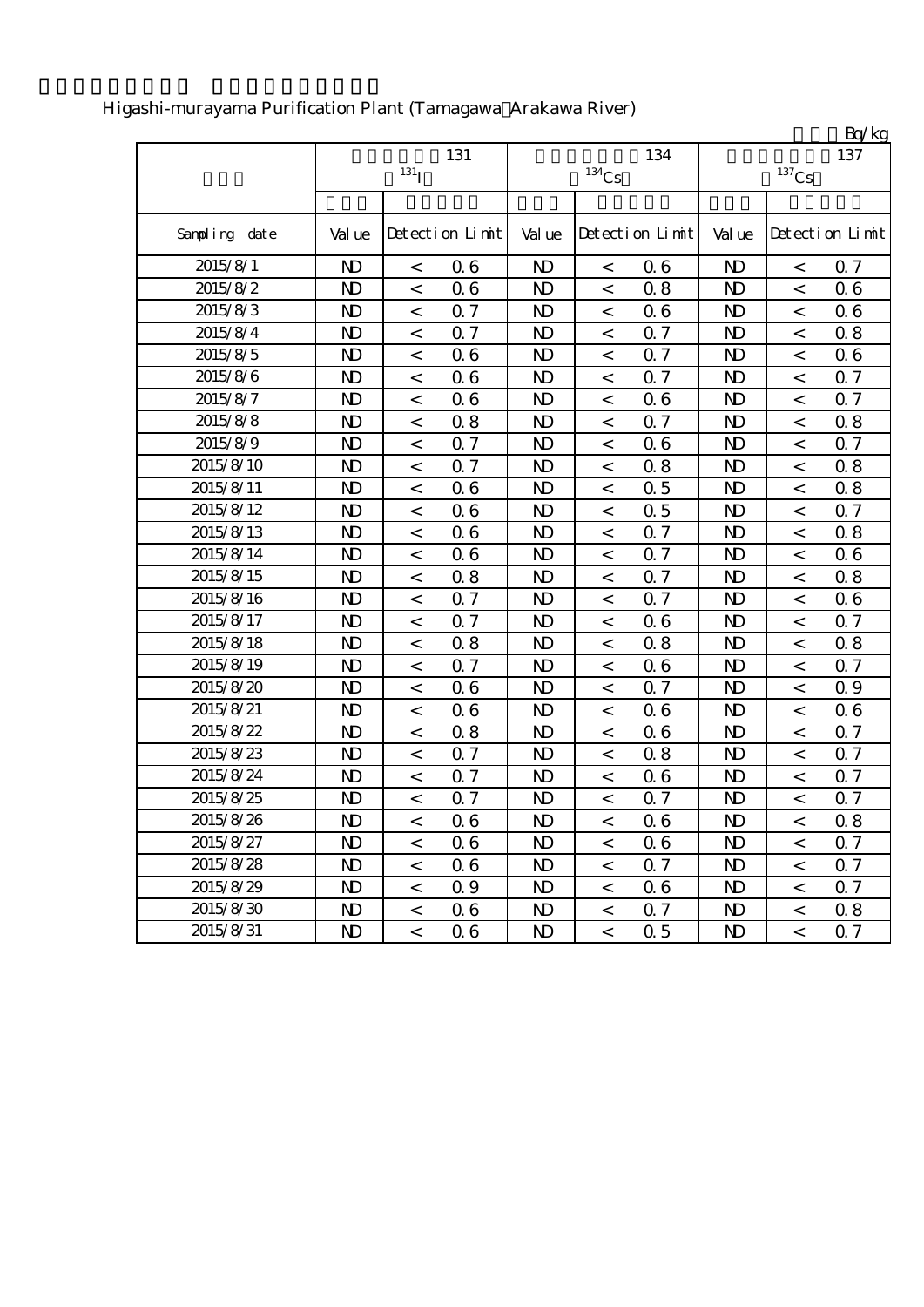|               |                |                          |                 |                |                     |                 |                         |                          | Bq/kg           |
|---------------|----------------|--------------------------|-----------------|----------------|---------------------|-----------------|-------------------------|--------------------------|-----------------|
|               |                |                          | 131             |                |                     | 134             |                         |                          | 137             |
|               |                | $131$ <sup>T</sup>       |                 |                | $^{134}\mathrm{Cs}$ |                 |                         | $^{137}\mathrm{Cs}$      |                 |
|               |                |                          |                 |                |                     |                 |                         |                          |                 |
| Sampling date | Val ue         |                          | Detection Limit | Val ue         |                     | Detection Limit | Val ue                  |                          | Detection Limit |
| 2015/8/1      | $\mathbf{D}$   | $\,<$                    | 0.8             | $\mathbf{D}$   | $\,<$               | 06              | $\mathbf{D}$            | $\,<$                    | 0.7             |
| 2015/8/2      | $\mathbf{D}$   | $\,<$                    | 0.7             | $\mathbf{D}$   | $\,<$               | 0.5             | $\mathbf{D}$            | $\lt$                    | 0.7             |
| 2015/8/3      | $\mathbf{D}$   | $\,<$                    | 0.7             | N <sub>D</sub> | $\,<$               | 0.7             | $\mathbf{D}$            | $\,<$                    | 0.7             |
| 2015/8/4      | $\mathbf{D}$   | $\,<$                    | 06              | N <sub>D</sub> | $\,<$               | 0.5             | $\mathbf{D}$            | $\,<$                    | 0.8             |
| 2015/8/5      | $\mathbf{D}$   | $\,<$                    | 0.8             | $\mathbf{D}$   | $\,<$               | 06              | $\mathbf{D}$            | $\,<$                    | 0.9             |
| 2015/8/6      | $\mathbf{D}$   | $\,<$                    | 0.8             | N <sub>D</sub> | $\,<$               | 0.7             | $\mathbf{D}$            | $\,<$                    | 0.6             |
| 2015/8/7      | $\mathbf{D}$   | $\,<$                    | 06              | N <sub>D</sub> | $\,<$               | 0.7             | $\mathbf{D}$            | $\,<$                    | 0.5             |
| 2015/8/8      | $\mathbf{D}$   | $\,<$                    | 0.8             | N <sub>D</sub> | $\,<$               | 06              | $\mathbf{D}$            | $\,<$                    | 0.6             |
| 2015/8/9      | $\mathbf{D}$   | $\,<$                    | 0.8             | N <sub>D</sub> | $\,<$               | 0.5             | $\mathbf{D}$            | $\,<$                    | 0.6             |
| 2015/8/10     | $\mathbf{D}$   | $\,<$                    | 0.8             | $\mathbf{D}$   | $\,<$               | Q 7             | $\mathbf{D}$            | $\,<$                    | 0.7             |
| 2015/8/11     | $\mathbf{D}$   | $\,<$                    | 06              | $\mathbf{D}$   | $\,<$               | Q 7             | $\mathbf{D}$            | $\,<$                    | 0.8             |
| 2015/8/12     | $\mathbf{D}$   | $\,<$                    | 0.5             | N <sub>D</sub> | $\,<$               | 0.7             | $\mathbf{D}$            | $\,<$                    | 0.6             |
| 2015/8/13     | $\mathbf{D}$   | $\,<$                    | 06              | $\mathbf{D}$   | $\,<$               | 06              | $\mathbf{D}$            | $\,<\,$                  | 0.7             |
| 2015/8/14     | N <sub>D</sub> | $\,<$                    | 0.7             | N <sub>D</sub> | $\,<$               | 06              | $\mathbf{D}$            | $\,<$                    | 0.6             |
| 2015/8/15     | $\mathbf{D}$   | $\,<$                    | 0.7             | N <sub>D</sub> | $\,<$               | 0.7             | $\mathbf{D}$            | $\,<$                    | 0.6             |
| 2015/8/16     | $\mathbf{D}$   | $\,<$                    | Q 7             | $\mathbf{D}$   | $\,<$               | 0.8             | $\mathbf{D}$            | $\,<$                    | 0.6             |
| 2015/8/17     | $\mathbf{D}$   | $\,<$                    | 06              | N <sub>D</sub> | $\,<$               | Q 7             | $\mathbf{D}$            | $\,<$                    | 0.9             |
| 2015/8/18     | $\mathbf{D}$   | $\,<$                    | 0.7             | N <sub>D</sub> | $\,<$               | 0.7             | $\mathbf{D}$            | $\,<$                    | 0.8             |
| 2015/8/19     | N <sub>D</sub> | $\,<$                    | 06              | N <sub>D</sub> | $\,<$               | 0.7             | $\mathbf{D}$            | $\,<$                    | 0.7             |
| 2015/8/20     | $\mathbf{D}$   | $\,<$                    | 06              | N <sub>D</sub> | $\,<$               | 0.8             | $\mathbf{D}$            | $\,<$                    | 0.6             |
| 2015/8/21     | $\mathbf{D}$   | $\,<$                    | 06              | $\mathbf{D}$   | $\,<$               | 0.7             | $\mathbf{D}$            | $\,<$                    | 0.5             |
| 2015/8/22     | $\mathbf{D}$   | $\,<$                    | 0.7             | $\mathbf{D}$   | $\,<$               | 06              | $\mathbf{D}$            | $\,<$                    | 0.7             |
| 2015/8/23     | N <sub>D</sub> | $\,<$                    | 0.7             | N <sub>D</sub> | $\,<$               | 0.8             | $\mathbf{D}$            | $\,<\,$                  | 0.8             |
| 2015/8/24     | $\mathbf{D}$   | $\,<$                    | 0.7             | N <sub>D</sub> | $\,<$               | 0.7             | $\mathbf{D}$            | $\,<$                    | 0.7             |
| 2015/8/25     | $\mathbf{D}$   | $\,<$                    | 0.7             | N <sub>D</sub> | $\,<$               | 0.5             | $\mathbf{D}$            | $\,<$                    | 0.7             |
| 2015/8/26     | $\mathbf{N}$   | $\,<$                    | 06              | $\mathbf{D}$   | $\lt$               | 0.7             | $\mathbf{N} \mathbf{D}$ | $\,<$                    | 0.7             |
| 2015/8/27     | ND.            | $\lt$                    | 0.7             | N)             | $\,<\,$             | 06              | N <sub>D</sub>          | $\,<\,$                  | 0.8             |
| 2015/8/28     | $\mathbf{D}$   | $\,<$                    | 0.7             | N <sub>D</sub> | $\,<\,$             | 0.7             | $\mathbf{D}$            | $\overline{\phantom{a}}$ | 0.7             |
| 2015/8/29     | $\mathbf{D}$   | $\,<$                    | 0.7             | N <sub>D</sub> | $\,<$               | 06              | $\mathbf{D}$            | $\,<\,$                  | 0.6             |
| 2015/8/30     | $\mathbf{D}$   | $\,<$                    | 0.7             | N <sub>D</sub> | $\,<$               | Q 7             | $\mathbf{D}$            | $\,<\,$                  | 0.8             |
| 2015/8/31     | $\mathbf{D}$   | $\overline{\phantom{a}}$ | 06              | $\mathbf{D}$   | $\,<\,$             | 06              | N <sub>D</sub>          | $\lt$                    | 0.8             |

## Nagasawa Purification Plant (Sagamigawa River)